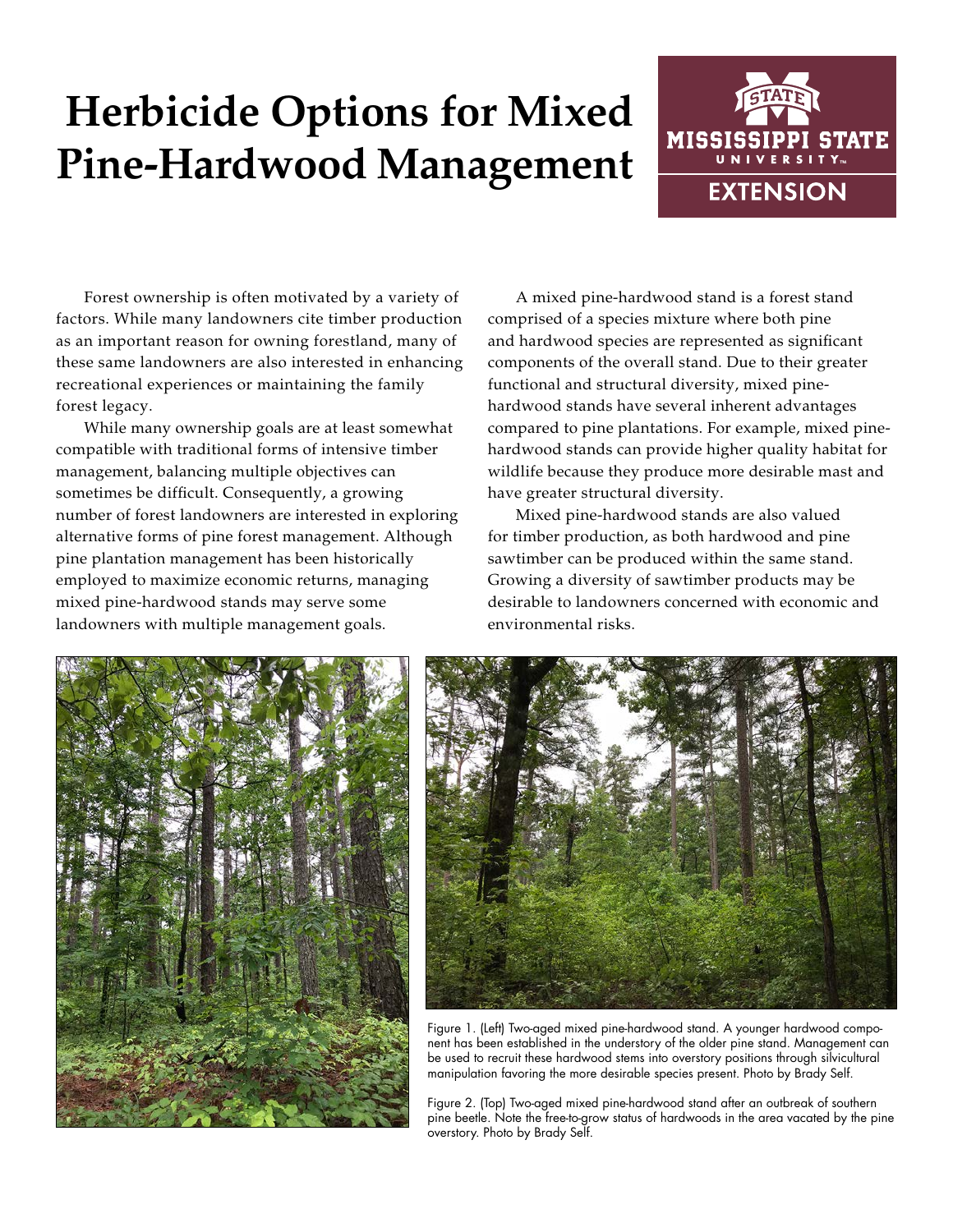An additional benefit of mixed pine-hardwood stand management is that these stands can be attained through natural regeneration. In Mississippi, mixed pine-hardwood stands typically develop in a two-aged structure, with stems of younger hardwood species establishing beneath an older pine overstory. Another scenario where these stands might be established is as an even-aged stand following some form of natural disturbance (e.g., hurricanes, tornadoes, insect outbreaks).

While obtaining a mixed pine-hardwood stand under some circumstances may be relatively easy, it is important to recognize that obtaining and maintaining desirable trees in the specified species mixture may require silvicultural intervention. This is particularly true if maintaining timber value is an important management objective, as less valuable, shade-tolerant species will eventually gain dominance in the absence of disturbance.

Forest landowners have access to several tools for controlling species composition in these stands. However, in many situations, the cheapest, quickest, and most effective option for obtaining and maintaining a desirable pine-hardwood mixture may be using herbicides.

This publication describes herbicide options available to forest managers interested in the establishment and maintenance of mixed pine-hardwood stands. Careful attention is warranted when considering application rates



Self.

and timing because forest herbicides can damage these stands if applied improperly. While herbicidal treatment of pine stands is relatively straightforward, achieving competition control in pine-hardwood mixtures is a more complicated process compared to pure pine stands.

This publication is not intended to be an allencompassing listing of treatment options. We have reviewed only the more commonly used product names, rates, and application timings with proven worth in both operational forest herbicide work and research. As with any application of forest herbicides, you should consult your local MSU Extension agent, Extension forestry specialist, or consulting forester before using the information found in this publication if you are not familiar with the products detailed and their effects in mixed pine-hardwood stands.

**The information given here is for educational purposes only. References to commercial products or trade names are given with the understanding that no endorsement by Mississippi State University Extension is implied and that no discrimination is intended against other products or suppliers that may also be suitable and have label clearance.** 

#### **Chemical Site Preparation**

Natural regeneration is often used to regenerate mixed pine-hardwood stands. Greater diversity of tree species in the final mixture motivates many managers to use available natural seed sources and advance regeneration to minimize establishment costs. Including hardwoods in these mixtures makes chemical site preparation unnecessary. Subsequently, chemical site preparation would not commonly be employed in natural regeneration efforts.

However, there is increasing interest in establishing mixed pine-hardwood stands where they did not exist before, where consideration for regeneration was not given before harvesting, or where on-site species are undesirable for management goals. In these situations, artificial regeneration is the only option, and chemical site preparation is an invaluable tool.

Chemical site preparation involves applying herbicides in an attempt to control competing vegetation before plantng. Crop trees have not been planted and are not a concern at this point. Consequently, you have greater flexibility in herbicide choice. In addition, higher rates of herbicides are labeled for site-preparation applications compared to those used once seedlings are planted. These higher rates may be necessary to control more inherently resistant species or species that have developed resistance Figure 3. Mixed loblolly pine-white oak stand. Photo by Brady<br>Self. Figure 3. Mixed loblolly pine-white oak stand. Photo by Brady<br>to appropriate herbicides in former agricultural areas.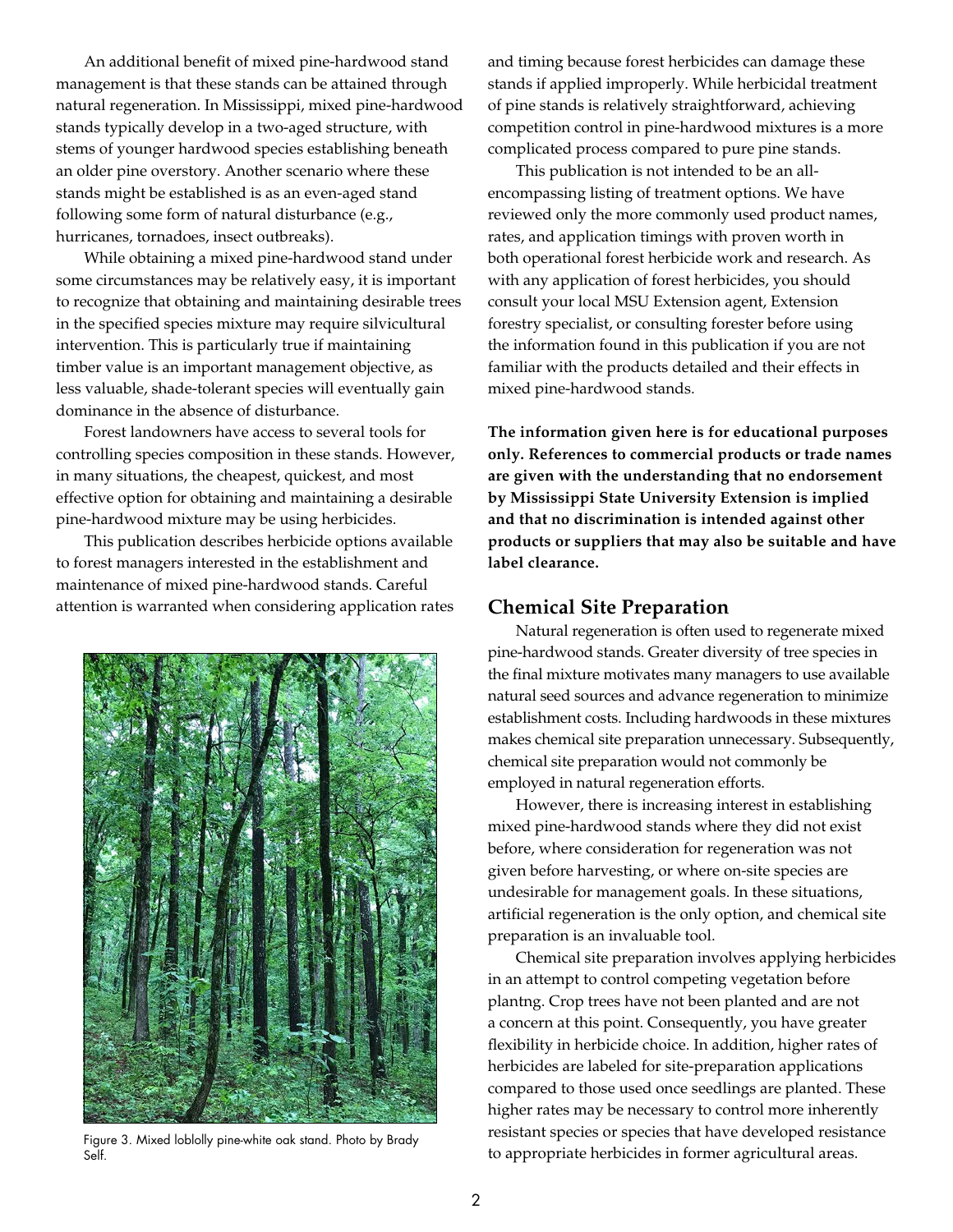

Figure 4. Six-year-old mixed loblolly pine-cherrybark oak plantation. Photo by Brady Self.

Pine and hardwood silviculture differ, but both systems benefit from proper competition control. While post-planting herbicide options differ greatly between pine and hardwood systems, chemical site preparation treatments are similar. Applications using imazapyr (e.g., Arsenal AC, Chopper GEN2, and others) and glyphosate (e.g., Accord Concentrate, Accord XRT II, and others) are the most commonly used compounds on cutover sites.

While both of these herbicides are used for hardwood control in pine site preparation, visible herbicide damage has not been noted on planted hardwood seedlings when commonly prescribed rates are used and applications occur at least three months before planting. In addition, if the planting site has sandy, loamy sand, or sandy loam textures and is moderately well or well to excessively well drained, or has organic matter content of greater than 2 percent, an additional month should be added between herbicide application and planting. Currently, the standard chemical site preparation recommendation for mixed pinehardwood plantings is:

## **28–32 oz/acre Chopper GEN2 + 4–5 qt/acre of a forestry-labeled glyphosate product + surfactant (nonionic at 0.5% vol/vol or methylated seed oil (MSO) at 1% vol/vol)**

*Detail (saflufenacil) may be added to this mix at a 2 oz/acre rate to increase natural pine control.*

The site preparation treatment above is intended for general use and is appropriate when non-waxy-leafed species make up the onsite species mix. In situations where waxy-leafed species (e.g., wax myrtle, yaupon, gallberry) make up a significant portion of the targeted species mix, a tricloypr product should be used in lieu of glyphosate in the tank mixture. The most common site preparation prescription for areas with waxy-leafed species is:

## **32–48 oz/acre Chopper GEN2 + 1–1.5 qt/ acre Garlon 4 + MSO (2.5% vol/vol late spring/summer or 1–1.5% vol/vol for August or later applications)**

Both applications detailed above should occur from August to October before planting. If planting is to occur early in the planting year (November to December), pay special attention to the amount of time between application and planting in the hardwood component. Earlier applications may not adequately reduce vegetative competition due to natural encroachment of these species over time.



Figure 5. Helicopter refilling with herbicides during a site preparation application. Photo by Brady Self.

# **Herbaceous Weed Control (HWC)**

When properly applied, chemical site preparation provides excellent control of vegetation existing at the time of application. However, these applications will not typically provide lasting control of herbaceous competition after planting unless a product with sufficient residual soil activity is added to the mixture. Herbaceous competition will germinate from onsite seeds and encroach from offsite sources.

HWC involves use of herbicides designed to control these herbaceous competitors during the first growing season after planting. There are several products labeled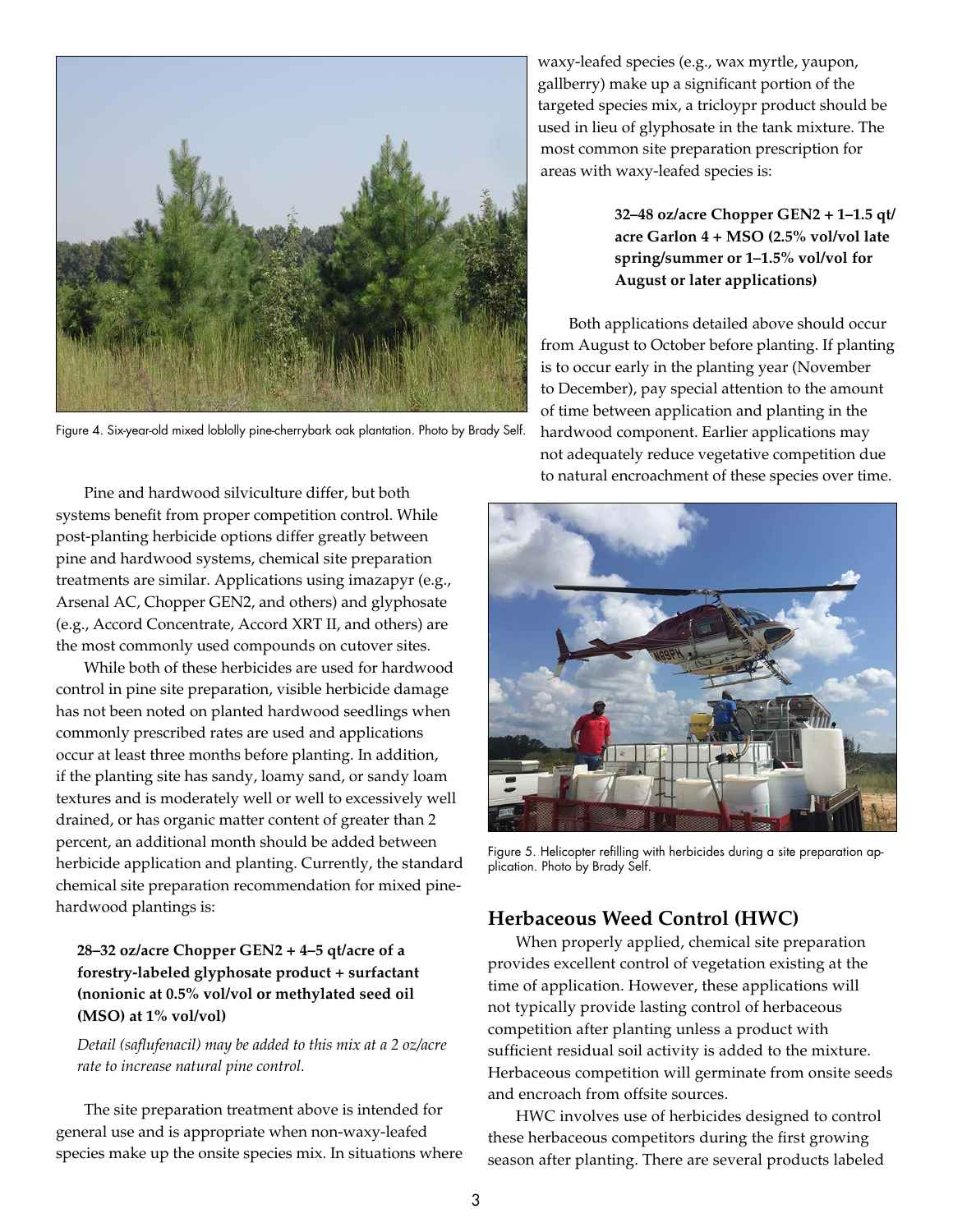for HWC in pine plantations. However, most of these treatment options are of limited use in mixed pinehardwood planting efforts due to the susceptibility of hardwood species to the active ingredients in some of these herbicides.

The HWC herbicide intended for use in mixed pinehardwood stands is often included as part of the site preparation tank mixture in a quantity sufficient to have a residual effect into the next growing season. The typical HWC addition to a mixed pine-hardwood site preparation application is as follows:

#### **3 oz/acre Oust XP**

*Consideration should be given to soil pH. See label.*

If growing-season HWC was not included in the tank mix for site preparation, two "stand-alone" options are available. These applications should occur soon after planting from January through early March. These herbicides can damage hardwood species if applied after bud break. Consequently, treatment should strictly follow the label rate and application timing. Applied as a pre-emergent, Oust XP (sulfometuron methyl) provides excellent control of most grass and broadleaf competitors. Goal 2XL (oxyfluorfen) will provide good control of some grasses and many broadleaf species, but overall efficacy will be lower than that of Oust XP. Application rates are as follows:

#### **2 oz/acre Oust XP**

*Consideration should be given to soil pH. See label.*

#### **64 oz/acre Goal 2XL**

Occasionally situations arise where grasses are the predominant form of herbaceous competition or HWC applications were not possible before hardwood leaf emergence. If HWC is warranted under one of these situations, a grass-only herbicide for HWC is the only choice available. Two products labeled for grass control in hardwoods are Select 2EC (clethodim) and Fusilade DX (fluazifop-P-butyl). Both herbicides are foliar-active and effective only on grass species.

These two herbicides offer the best option for control of "problem" grasses such as bermudagrass or johnsongrass; Select is generally more effective in single application treatments. Nonionic surfactants should be used with either of these products. Spray rates and

application timings vary depending on growth stage and target species. Consult the label.

Different herbicides have different lengths of vegetative control when applied on targeted vegetation. None of the herbicides used in HWC will provide complete control of vegetation for an entire growing season. The intent of these applications is not to achieve complete growing-season herbaceous control, but rather to provide an adequate time for seedlings to establish in a "free-togrow" status.



Figure 6. Growing-season Select application for johnsongrass control. Photo by Josh Moree, Mississippi Department of Wildlife, Fisheries, and Parks.

## **Timber Stand Improvement (TSI)**

Release and mid-rotation brush control (MRBC) applications are effective options for post-planting herbicide treatments in pine plantation management. However, use of these treatments is severely limited in mixed pine-hardwood stand management. Managers wishing to perform TSI work in mixed pine-hardwood stands have to perform individual stem treatments. While mechanical techniques are available (e.g., sawing), costs are typically prohibitive. TSI in mixed pine-hardwood stands is usually performed using herbicide injection, basal bark treatments, or directed spray applications.

#### *Injection*

Injection is an effective means to control stems of undesirable quality or species, or for overall density reduction. Multiple compounds have been tested and are labeled for injection. Historically, much injection work was performed through girdling trees using frill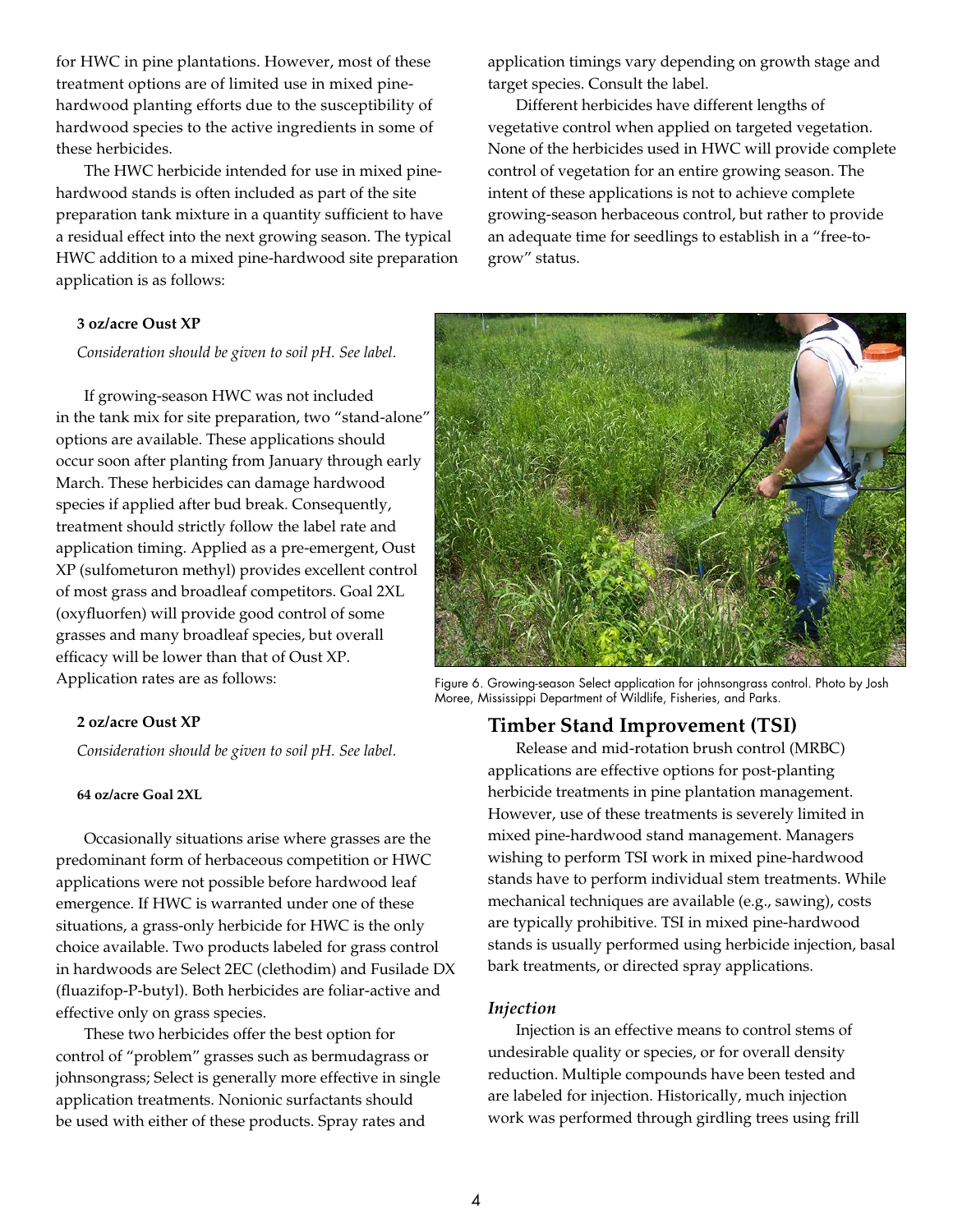cuts and "painting" a solution of Tordon (picloram) into the cut. Tordon products worked well in this capacity, but problems with nontarget species impact were very common. Arsenal AC has become the standard for injection of hardwoods because it has a wide spectrum of effectiveness in woody species. Avoid ground contact with imazapyr; soil activity could result in nontarget impact of hardwoods. Current injection recommendations for hardwood species are:

#### **Arsenal AC mixed at 20% vol/vol with water**

*Apply 1 ml of solution per cut and use 1 cut per 3 inches of stem diameter.*

Imazapyr will not provide sufficient levels of pine stem control. Other herbicides are available for use in these applications. Increased numbers of injection points and greater herbicide concentrations result in higher application costs in pines. The two recommended injection applications for pine are:

## **Garlon 3A mixed at 33% vol/vol with water**

*Apply in cuts and use 1 cut per 1 inch of stem diameter*

## **4 lb (41%) forestry-labeled glyphosate product mixed at 50% vol/vol with water**

*Apply solution in cuts and use 1 cut per 1 inch of stem diameter*

Injection efficacy varies depending on timing. Early fall applications (September to October) are most effective; November to February and July to August applications give slightly less control. Avoid injection from March to June.

## *Basal bark treatments*

While injection typically provides excellent results, other methods and compounds may be justified at times due to species resistance and numbers. With high numbers of target small-diameter stems, injection may be too expensive. In addition to pine, some hardwood species are naturally resistant to imazapyr (e.g., elms, locusts, eastern redbud, wax myrtle). You will need to use a different compound in these situations. In either of these situations, a basal bark application may be possible. A basal bark application involves spraying the bottom 12–15 inches of the base of a stem with a solution of herbicide and penetrant oil. The recommended basal bark application is:

## **Garlon 4 mixed 25% vol/vol with penetrant oil**

*Apply to the circumference of the first 12–15 inches of stem base. Very limited efficacy after stem diameter reaches 4 inches.*



Figure 7. Stem injection of winged elm with imazapyr. Photo by Brady Self.



Figure 8. Basal bark treatment of red maple stems. Photo by Adam Rohnke.